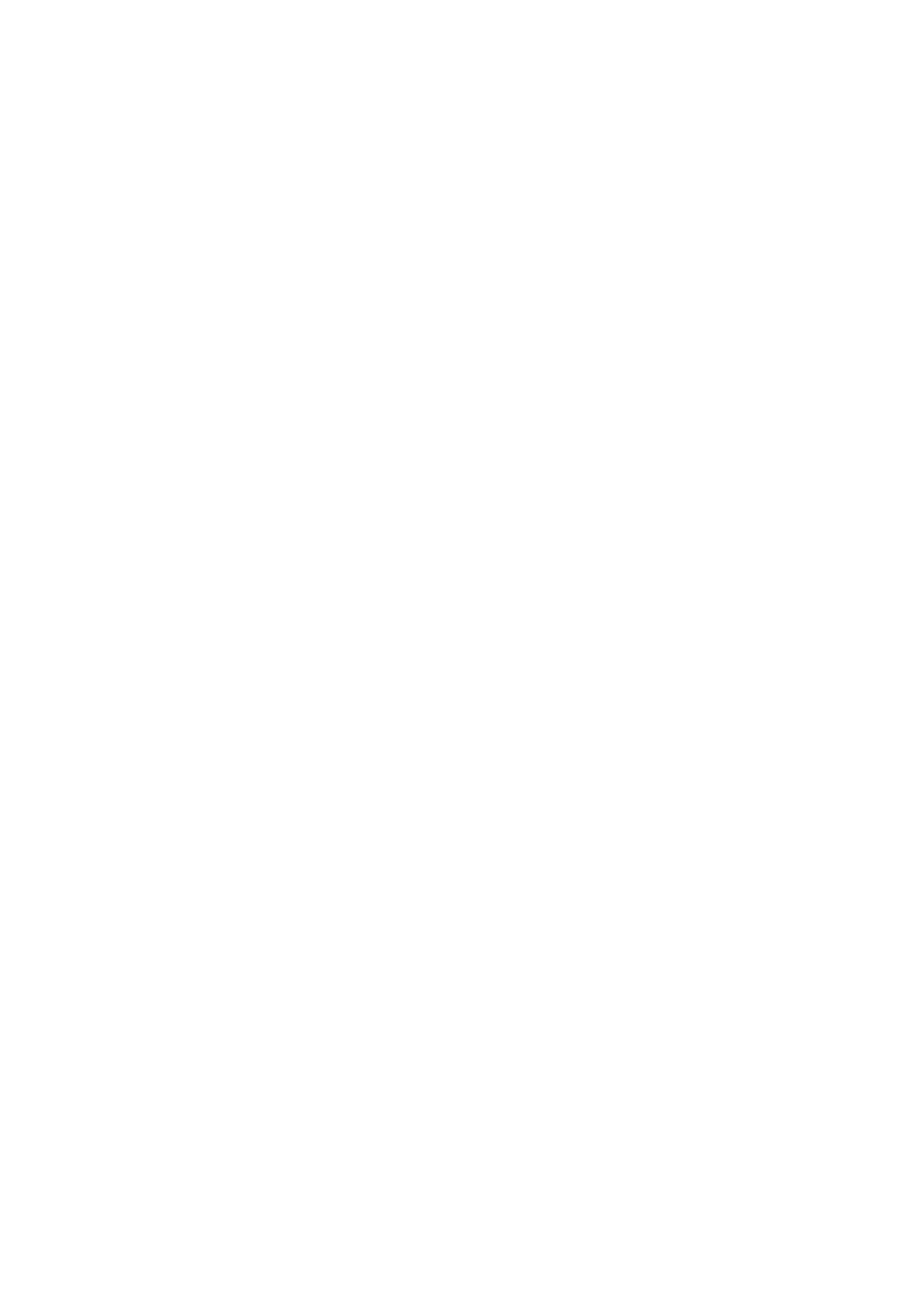## **Introduction**

### **The Public Interest Advocacy Centre**

The Public Interest Advocacy Centre (PIAC) is an independent, non-profit law and policy organisation. PIAC works for a fair, just and democratic society, empowering citizens, consumers and communities by taking strategic action on public interest issues.

PIAC identifies public interest issues and, where possible and appropriate, works co-operatively with other organisations to advocate for individuals and groups affected. PIAC seeks to:

- expose and redress unjust or unsafe practices, deficient laws or policies;
- promote accountable, transparent and responsive government;
- encourage, influence and inform public debate on issues affecting legal and democratic rights; and
- promote the development of law that reflects the public interest;
- develop and assist community organisations with a public interest focus to pursue the interests of the communities they represent;
- develop models to respond to unmet legal need; and
- maintain an effective and sustainable organisation.

Established in July 1982 as an initiative of the (then) Law Foundation of New South Wales, with support from the NSW Legal Aid Commission, PIAC was the first, and remains the only broadly based public interest legal centre in Australia. Financial support for PIAC comes primarily from the NSW Public Purpose Fund and the Commonwealth and State Community Legal Services Program. PIAC also receives funding from the NSW Department of Trade and Investment for its work on energy and water, and from Allens Arthur Robinson for its Indigenous Justice Program. PIAC also generates income from project and case grants, seminars, consultancy fees, donations and recovery of costs in legal actions.

### **PIAC's expertise in discrimination law**

PIAC welcomes the opportunity to provide comment on the NSW Government's Discussion Paper on the Commonwealth Consolidation of Anti-Discrimination Laws (**discussion paper**).

PIAC has long played a leadership role in developing and using anti-discrimination law and in promoting equality in Australia. It has represented litigants in a number of significant discrimination cases in Australia.<sup>1</sup> PIAC has also been involved in a broad range of public policy

 <sup>1</sup> For general discrimination cases, see, eg, involving indirect discrimination in employment against women: *Australian Iron & Steel Pty Ltd v Banovic* (1989) 168 CLR 165: involving the imposition of a standard in the mining industry that disproportionately affected women *Human Rights and Equal Opportunity Commission v Mt Isa Mines Limited* & *Ors* [1993] FCA 535 (9 November 1993); alleging unlawful sex discrimination in regulation of sport *Ferneley v The Boxing Authority of New South Wales* [2001] FCA 1740 (10 December 2001). For disability access cases, see, eg, *Hills Grammar School v Human Rights & Equal Opportunity Commission*  [2000] FCA 658 (18 May 2000); involving discrimination in education: *Maguire v Sydney Organising Committee for the Olympic Games* [2000] FCA 1112 (3 August 2000); involving discrimination in the provision of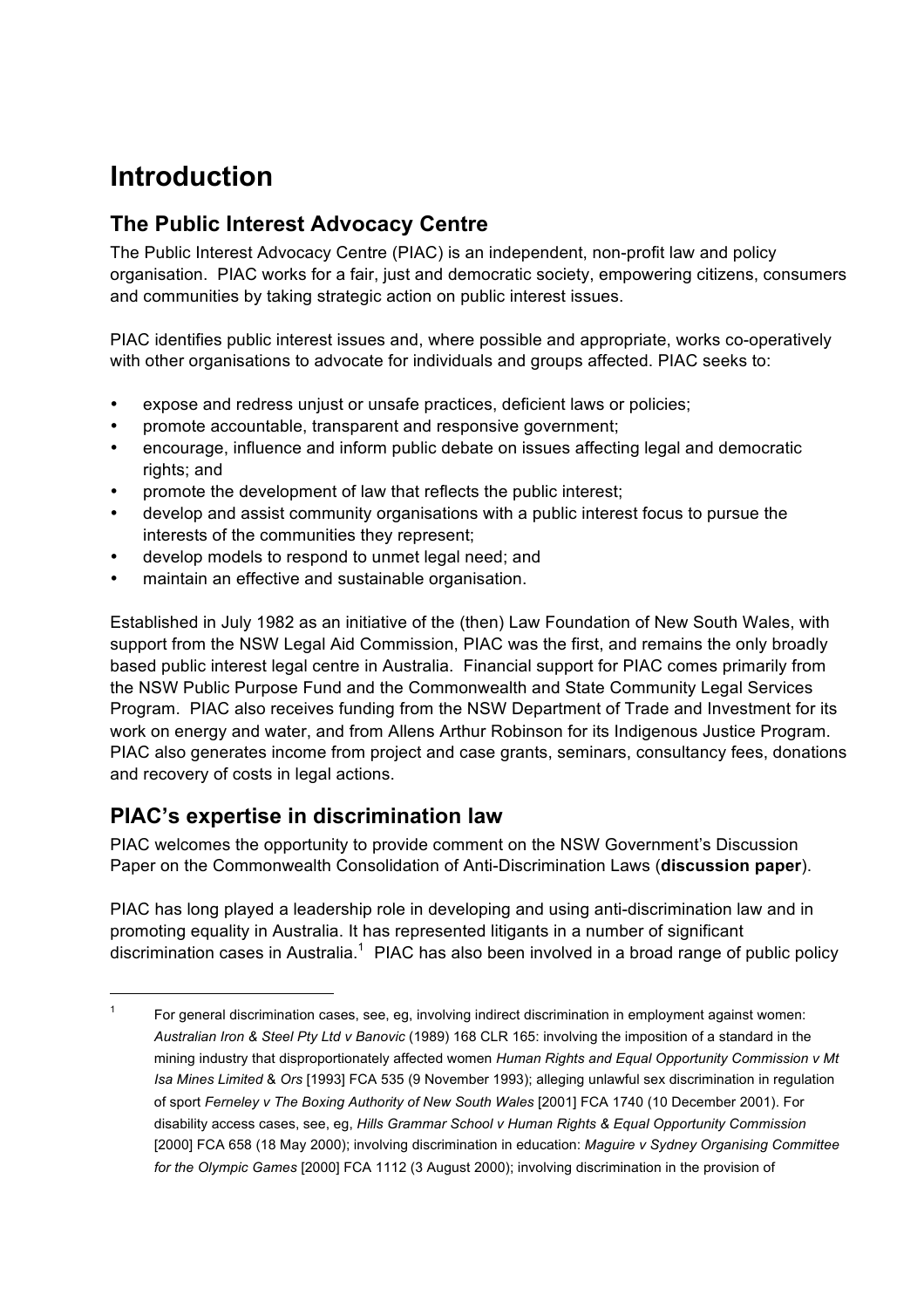development and review processes in relation to anti-discrimination law, $<sup>2</sup>$  the promotion of</sup> equality and human rights<sup>3</sup>.

PIAC's comments in relation to the discussion paper do not address every question, but rather focus on areas relevant to PIAC's expertise and experience. We make recommendations in relation to the Commonwealth consolidation and also comment on the operation of the NSW *Anti-Discrimination Act 1977* (**NSW Act**).

In relation to the consolidation more generally, PIAC refers to its detailed submission to the Commonwealth Attorney-General's Department dated 1 February 2012, which is available on PIAC's website (www.piac.asn.au).

### **1. Impact of proposal**

 $\overline{a}$ 

PIAC notes that many different options were canvassed in the Commonwealth consolidation discussion paper. As such, it is difficult to make a *precise* prediction of the likely impacts, including costs, ahead of the finalisation of such proposals and the release of exposure draft legislation, which the Commonwealth has indicated will be made available in mid-2012.

information and services: *Grosvenor v Eldridge* [2000] FCA 1574 (19 October 2000); involving disability discrimination in access to retail premises: *Travers v New South Wales* [2000] FCA 1565 (3 November 2000); in relation to independent travel criteria: *Corcoran v Virgin Blue Airlines Pty Ltd* [2008] FCA 864 (17 June 2008). Involving alleged failure to comply with the *Disability Standards for Accessible Public Transport 2002* (Cth) in relation to the provision of bus stop infrastructure: *Access For All Alliance (Hervey Bay) Inc v Hervey Bay City Council* [2007] FCA 615 (2 May 2007); in relation to wheelchair accessible taxis: *Killeen v Combined Communications Network Pty Ltd & Ors* [2011] FCA 27; in relation to non-wheelchair accessible buses and coaches: *Haraksin v Murrays Australia Ltd* [2011] FCA 1133 (final decision by Federal Court pending); in relation to audio announcements on trains: *Innes v Rail Corporation NSW* (currently before the Federal Magistrates Court); involving discrimination by a religious organisation against a homosexual couple relating to foster care services: *OV & OW v Members of the Board of the Wesley Mission Council* [2010] NSWCA 155 (6 July 2010).

- <sup>2</sup> See, eg, Alexis Goodstone and Dr Patricia Ranald, *'Discrimination ... have you got all day?' Indigenous women, discrimination and complaints processes in NSW* (2001); Public Interest Advocacy Centre, *Submission on the Australian Human Rights Commission Legislation Bill 2003: Submission to the Senate Legal and Constitutional Committee on the Australian Human Rights Commission Legislation Bill* (2003); Robin Banks, *Implementing the Productivity* Commission *Review of the Disability Discrimination Act; submission to the Senate Legal and Constitutional Affairs Committee Inquiry into the Disability Discrimination and Other Human Rights Legislation Amendment Bill* (2009), Gemma Namey, *The other side of the story: extending the provisions of the Sex Discrimination Act 1984 (Cth): Submission to the Senate Standing Committee on Legal and Constitutional Affairs on the Sex and Age Discrimination Legislation Amendment Bill 2010* (2010), Lizzie Simpson and Robin Banks, *Taxis for All: Submission to the NSW Legislative Council's Select Committee on the NSW Taxi Industry* (2010). These and most PIAC publications, including submissions, are available on the Centre's website: <http:///www.piac.asn.au/publications/pubs/dateindex.html>.
- <sup>3</sup> See, for example, Chris Hartley et al, *National Human Rights Baseline Study: submission by the Public Interest Advocacy Centre* (2011), Chris Hartley and Edward Santow, *ACT Government consultation on the inclusion of*  economic, social and cultural rights in the Human Rights Act 2004 (2011), Edward Santow and Brenda Bailey, *Human Rights Charter Review-respecting Victorians* (2011).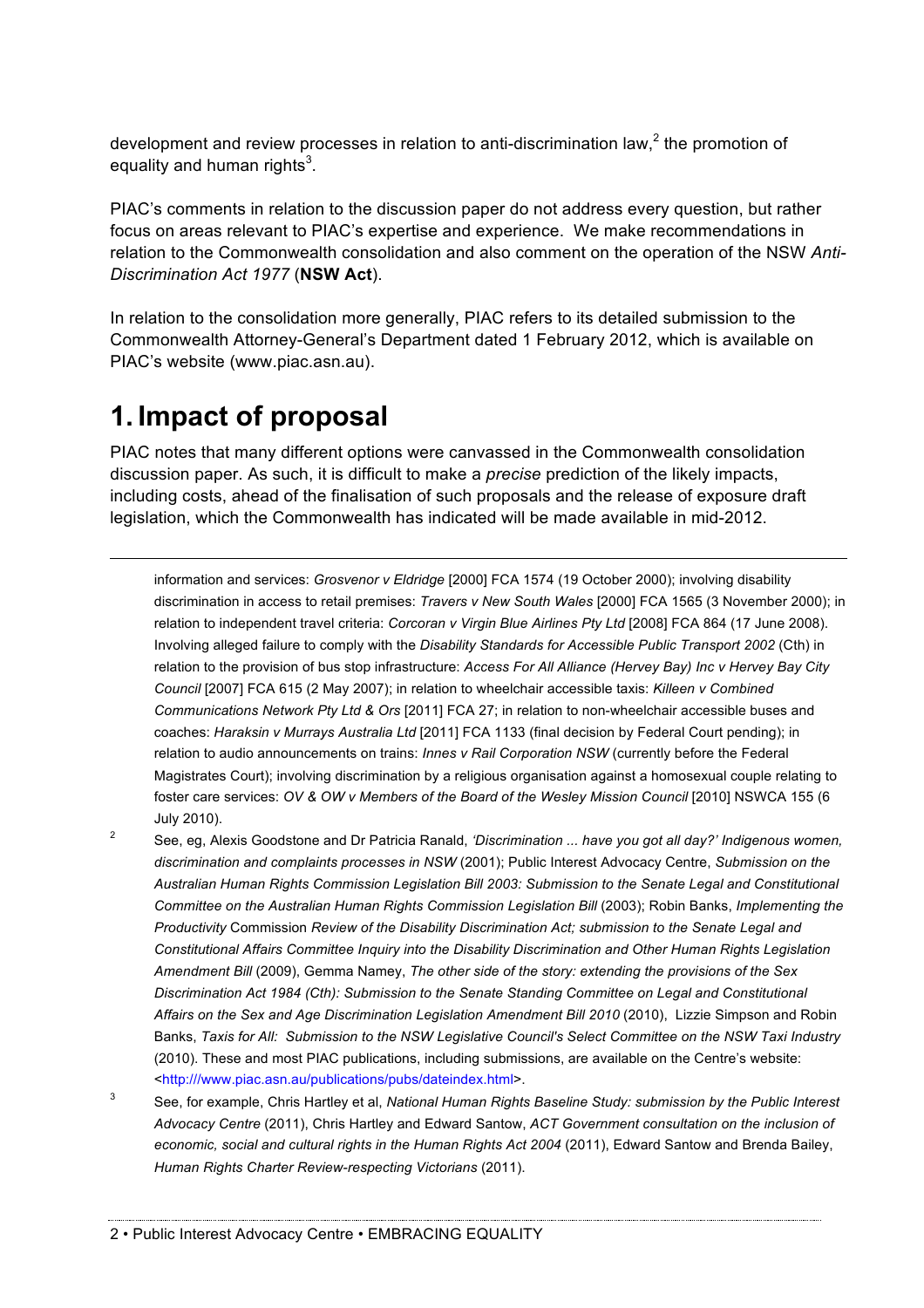Generally, PIAC notes that acts of discrimination, vilification and harassment impose significant costs on the community. These relate to lost productivity, absences from work and indirect costs, such as health-related impacts because of stress. A discrimination law regime, which is consistent, readily accessible to ordinary people and easy to understand for individuals and organisations, can actually *reduce* the cost burden on the community.

For example, where anti-discrimination laws are easy to understand and accompanied by appropriate awareness raising, they can have an important educative effect within the community. As the Australian Human Rights Commission (**Commission**) noted in its submission on the consolidation, '*information, education, and compliance promotion activities should be expected to be substantially more efficient and effective if based on legislation which is clear and*  more consistent'.<sup>4</sup> Also, improving legislative clarity increases overall compliance with the widelyaccepted objectives of these laws, and has the effect of reducing the number of complaints.

Moreover, the current Commonwealth reform process is considering ways to improve the compliance framework and ensure a simple, cost-effective mechanism to resolve complaints. This too would reduce costs for complainants and respondents by reducing protracted complaints and the need for legal advice and representation. In short, PIAC believes that there is very little, if any, evidence to suggest that the proposed reforms to federal anti-discrimination law will result in a net increase in costs for the community.

# **2. Onus of proof**

PIAC supports changes to the burden of proof so that the party most able to adduce the evidence bears the burden. The operation of the current burden of proof for discrimination matters in NSW and federally falls almost entirely upon the complainant. The onus is only on the respondent to prove the mere existence of a defence or an exception or exemption; or for indirect discrimination, the respondent must prove only that a condition, requirement or practice is reasonable. This causes a number of difficulties for complainants as usually all evidence of the reason for the action lies with the respondent.

Often it is necessary for a complainant to prove matters relating to the state of mind of the respondent. For example, a complainant who claims they were not employed because of their family responsibilities has to prove that they did not get the job *because of* their family responsibilities. Evidence about subjective motivation is not easily available to a complainant. Therefore, many cases fail because the court is not satisfied that the action was taken *because of*  the protected attribute.

PIAC submits that there should be a 'rebuttable presumption' of discrimination on the basis of that attribute once the complainant establishes a prima facie case. This means that a presumption will then arise that an action was taken for the reason alleged by the complainant

 <sup>4</sup> Australian Human Rights Commission, *Consolidation of Commonwealth Discrimination law: Australian Human Rights Commission Submission to the Attorney-General's Department,* 8 December 2011, <http://www.hreoc.gov.au/legal/submissions/2011/20111206\_consolidation.html> at [157].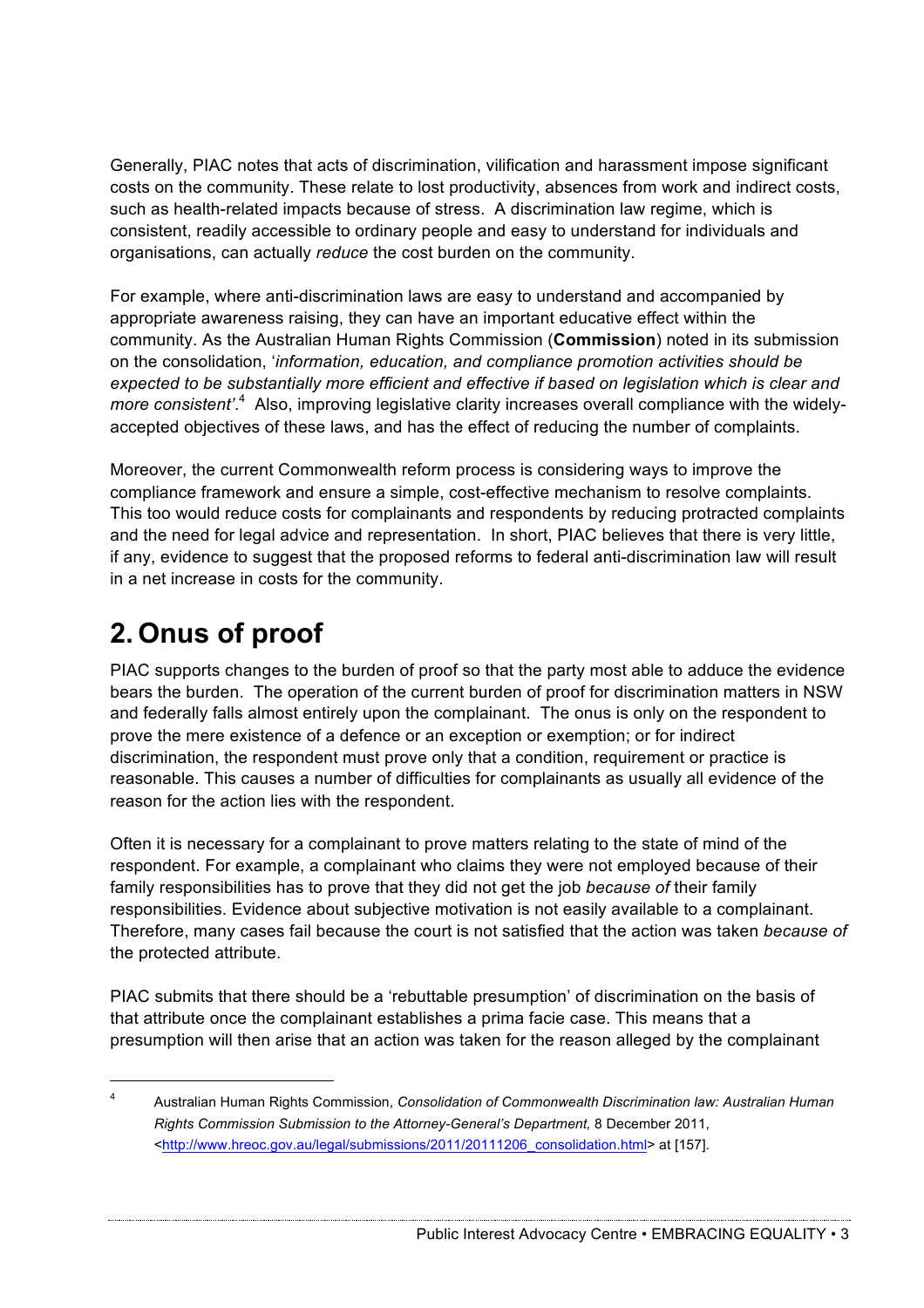and the onus falls on the respondent to rebut that presumption. This is consistent with the common law principle that evidence is to be '*weighed according to the proof which it was in the power of one party to produce and the power of the other party to contradict*.' 5

This proposed position also reflects the approach taken in relation to discrimination under the *Fair Work Act 2009* (Cth) (**Fair Work Act**). Under the Fair Work Act*,* once the complainant alleges that a person took an action for a particular reason, this is presumed to be the reason for the action unless the respondent proves otherwise.<sup>6</sup> This is because almost invariably the respondent will be in a better position than complainants to produce evidence in relation to their conduct. Harmonisation of Federal discrimination laws with the Fair Work Act will make it easier for business to meet its obligations. It will also mean that the case law can develop together. PIAC's proposal in relation to onus of proof was also a recommendation of the Senate Inquiry into the Sex Discrimination Act.<sup>7</sup>

A similar onus of proof exists in the UK, European Union and Canada; the burden of proof shifts to the respondent once the complainant has established a prima facie case of discrimination. This does not seem to have caused any problems in these jurisdictions. The England and Wales Court of Appeal in *Ingen Ltd v Wong*<sup>8</sup> noted that the burden of proof made '*good sense given that a complainant can be expected to know how he or she has been treated by the respondent whereas the respondent can be expected to explain why the complainant has been so treate.'*<sup>9</sup>

## **3. Creation of a 'no-cost' jurisdiction**

There are currently inconsistencies in relation to the operation of costs jurisdictions for discrimination matters. At the Commonwealth level, employment discrimination matters under the Fair Work Act, which proceed to the Federal Court or Federal Magistrates Court, are in a nocosts jurisdiction. By contrast, discrimination matters under the Commonwealth discrimination statutes, which proceed to the same courts (ie, the Federal Court or Federal Magistrates Court), operate in a costs jurisdiction. There is also an inconsistency in that discrimination matters in NSW before the Administrative Decisions Tribunal (**ADT**) operate in a largely no-costs setting compared to discrimination matters at the Commonwealth level. Similarly, other State and Territory tribunals are no-costs jurisdictions.

Litigation costs are a significant barrier to accessing justice in discrimination complaints. The current Commonwealth costs regime represents a major impediment to pursuing discrimination complaints. For many of PIAC's clients, the risk of an adverse costs order is sufficient to dissuade them from pursing a discrimination complaint in the Federal courts, even when they have a strong claim.

PIAC submits that the Federal courts should be made a no-costs jurisdiction for discrimination complaints. This will ensure consistency with General Protection claims under the Fair Work Act

 <sup>5</sup> *Qantas Airways Limited v Gama* [2008] FCAFC 69, citing *Medtel Pty Ltd v Courtney* [2003] FCAFC151; (2003) 130 FCR 182 per Branson J at [76].

<sup>6</sup> *Fair Work Act* (Cth) s 361.

<sup>7</sup> Senate Standing Committee on Legal and Constitutional Affairs, Parliament of Australia, *Inquiry into the*  effectiveness of the Sex Discrimination Act in eliminating discrimination and promoting gender equality (2008).

 $8$  [2005] EWCA Civ 142.

<sup>9</sup> *Ingen Ltd v Wong* [2005] EWCA Civ 142 at [31].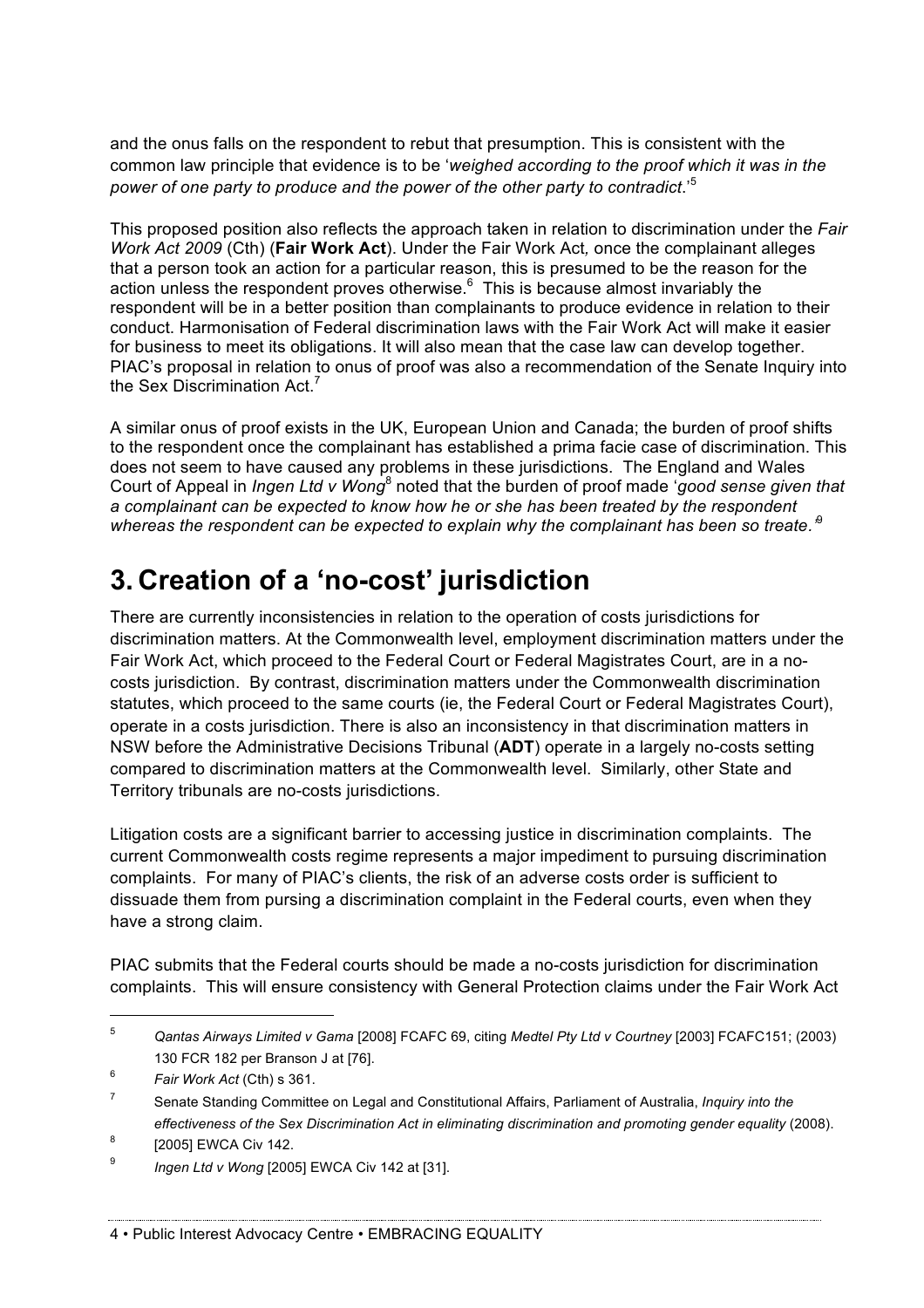and State and Territory anti-discrimination laws. It will improve access to justice for individuals who have been victims of discrimination. PIAC notes that the Productivity Commission has previously made a similar recommendation.<sup>10</sup>

In NSW, there is a presumption that each party bears their own costs in discrimination matters that proceed to the ADT.<sup>11</sup> However, this presumption was diluted by amendments in 2008,<sup>12</sup> which allow the ADT to award costs if it is 'fair to do so'.<sup>13</sup> While PIAC acknowledges that in some circumstances it may be appropriate to make a costs order, in our view, the ADT provisions go too far.

PIAC supports the following provisions to make a costs order if the Federal courts are made nocosts for discrimination matters. First, if a party has conducted the matter in such a way as to add unnecessary delay, the court should have the discretion to make a costs order. This is consistent with the existing powers in the court rules. Secondly, if a matter is not dismissed at an early stage as frivolous or vexatious, and proceeds to hearing, it may be appropriate to make a costs order. Thirdly, PIAC submits that where a discrimination matter is a public interest matter and the complainant is successful, the court should to able to make a public interest costs order, to allow the complainant to recover its costs.

## **4.Standing of organisations to bring complaints**

PIAC supports extending the rules for standing at the Commonwealth level so organisations can bring complaints on behalf of individuals and in their own right to the Commission and the Federal courts. PIAC submits that in many cases organisations are better placed than individuals to make complaints regarding discrimination, particularly in the case of systemic discrimination. For example, in relation to inaccessible public transport, a disability organisation should have standing to bring a complaint, in their own right as an organisation that advocates for the rights of people with disability, and on behalf of an individual who has been personally affected.

The rules on standing for discrimination matters differ at the Commonwealth and NSW levels in relation to representative organisations. It has been suggested that the NSW provisions on standing<sup>14</sup> permit *any* person to lodge a discrimination complaint, whether personally affected or not, and is an open standing provision.<sup>15</sup> In relation to the standing of organisations to bring a complaint in NSW, two types of complaints can be made by an organisation: a representative complaint made on behalf of a class of people,<sup>16</sup> and a complaint lodged by a representative body $17$ .

 <sup>10</sup> Productivity Commission, *Review of the Disability Discrimination Act 1992* (Report No. 30, 2004), Recommendation 13.4.

<sup>11</sup> *Administrative Decisions Tribunal Act 1997* (NSW) s 88(1).

<sup>12</sup> *Administrative Decisions Tribunal Amendment Act 2008* (NSW).

<sup>13</sup> *Administrative Decisions Tribunal Act 1997* (NSW) s 88(1A).

<sup>14</sup> *Anti-Discrimination Act 1977* (NSW) s 87A(1).

<sup>15</sup> See *Western Aboriginal Legal Service Limited v Jones* [2000] NSWADT 102 at [44].

<sup>16</sup> *Anti-Discrimination Act 1977* (NSW) s 87A(1)(a)(ii).

<sup>17</sup> *Anti-Discrimination Act 1977* (NSW) ss 87A(1)(c), 87C.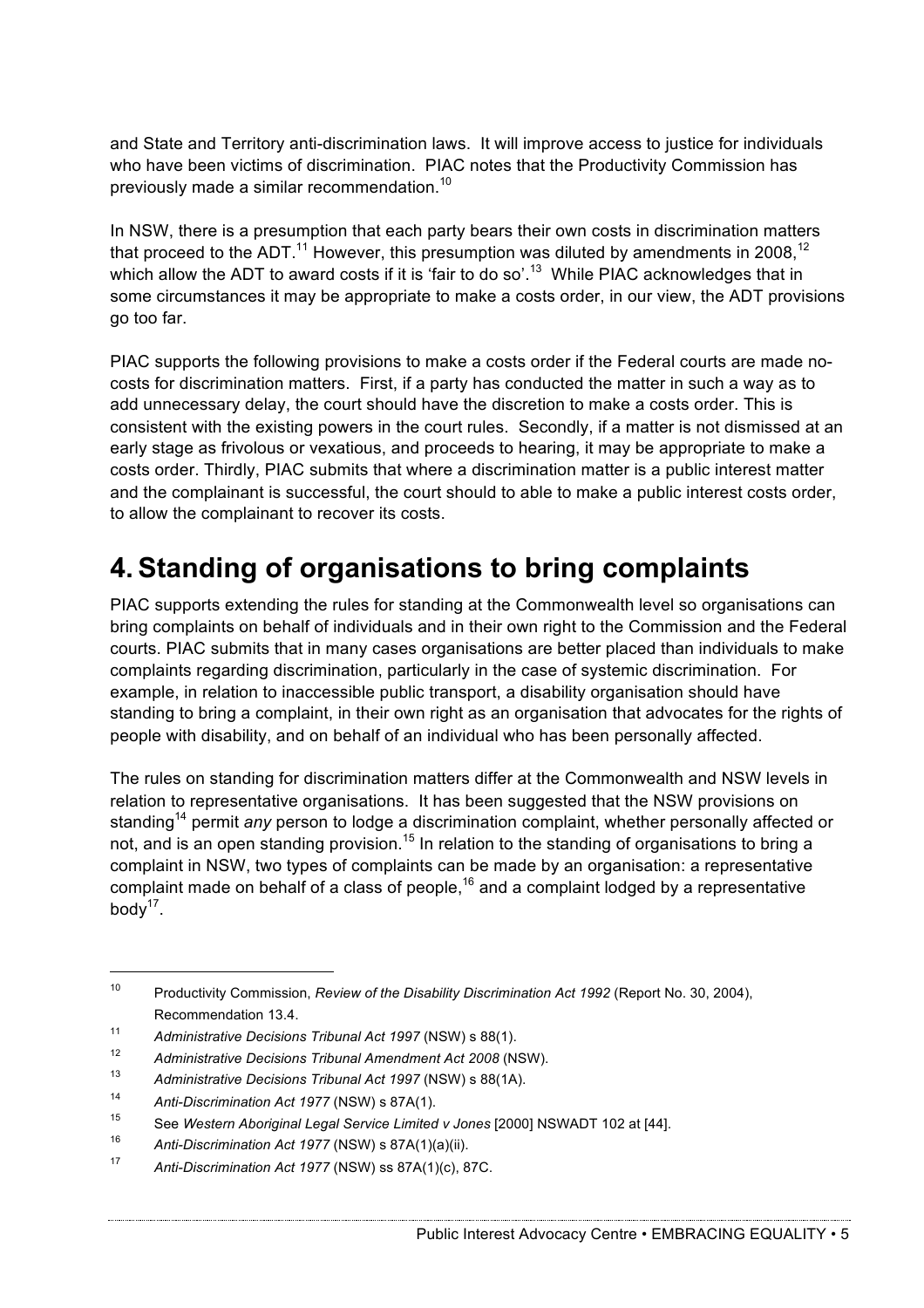The position at the Commonwealth level is different. PIAC has identified two problems with the existing Commonwealth rules regarding standing. First, there is an inconsistency regarding the rules of standing to bring a complaint to the Commission and a complaint to the Federal courts. Currently, complaints to the Commission can be made by or on behalf of a 'person aggrieved' pursuant to s 46P(2) of the *Australian Human Rights Commission Act 1986* (Cth) (**AHRC Act**). However, only an 'affected person' (s 46PO(1)) can bring proceedings in the courts if the complaint does not resolve at conciliation. This means that an organisation, such as a disability advocacy organisation, can bring a complaint on behalf of an individual to the Commission, but if the matter does not settle then only the individual with the disability can bring the complaint to court, as only the individual is an 'affected person'.

PIAC has experience of the problems these inconsistencies create. PIAC advised a disability organisation that had brought complaints on behalf of a number of individuals around Australia regarding access to a particular service. PIAC advised that, given the inconsistencies between ss 46P(2) and 46PO(1), it would be difficult for the organisation to continue acting on behalf of the individuals in the Federal Court. As the individual complaints related to the same service, it would have made sense for the complaints to be heard together and brought by the organisation on behalf of the individuals.

Given the difficulties in pursuing a discrimination complaint in the courts, including the financial, time and emotional resources required, it is important that organisations be able to bring such complaints to court on behalf of individuals, who are often vulnerable or marginalised. The inconsistencies between ss 46P(2) and 46PO(1) should be amended to ensure that organisations can bring complaints on behalf of an individual before the courts as well as before the Commission.

A second problem with the Commonwealth law of standing for discrimination matters relates to the standing of organisations to bring complaints, in their own right, as opposed to on behalf of individual members. PIAC represented Access for All Alliance (Hervey Bay) Inc (**AAA**) in a disability discrimination action against Hervey Bay City Council regarding a breach of the Disability Transport Standards, relating to inaccessible bus stop infrastructure.<sup>18</sup> AAA, an incorporated association, was established to ensure equitable and dignified access to premises and facilities for all members of the community. The complaint was dismissed by Collier J on the basis that AAA was not a 'person aggrieved' within the terms of s 46P and therefore did not have sufficient standing to bring the complaint. Although the applicant was an organisation that represented people with disability, the Court found that the applicant itself was not affected by inaccessible public transport infrastructure to an extent greater than an ordinary member of the public. The Court found that the applicant needed to establish that it was a '*person aggrieved in its own right*'. 19

This decision appears to have inhibited other organisations making complaints about systemic discrimination.20 The test outlined in *Access for All* that applies to the standing of an organisation

http://www.ag.gov.au/www/agd/rwpattach.nsf/VAP/(689F2CCBD6DC263C912FB74B15BE8285)~Submission+3 3+-+NSW+Disability+Discrimination+Legal+Centre.pdf/\$file/Submission+33+- +NSW+Disability+Discrimination+Legal+Centre.pdf> at 12 June 2011, 8.

 <sup>18</sup> *Access for All Alliance (Hervey Bay) Inc v Hervey Bay City Council* (2007) 162 FCR 313 (**Access for All**).  $19$  Ibid at [58].

<sup>20</sup> See for eg, NSW Disability Discrimination Law Centre Inc, *Submission: Response to a Strategic Framework for Access to Justice in the Civil Justice System*, (2009) < http://www.piac.asn.au/publication/2009/12/091130-piacsub-a2j> at 11 May 2011.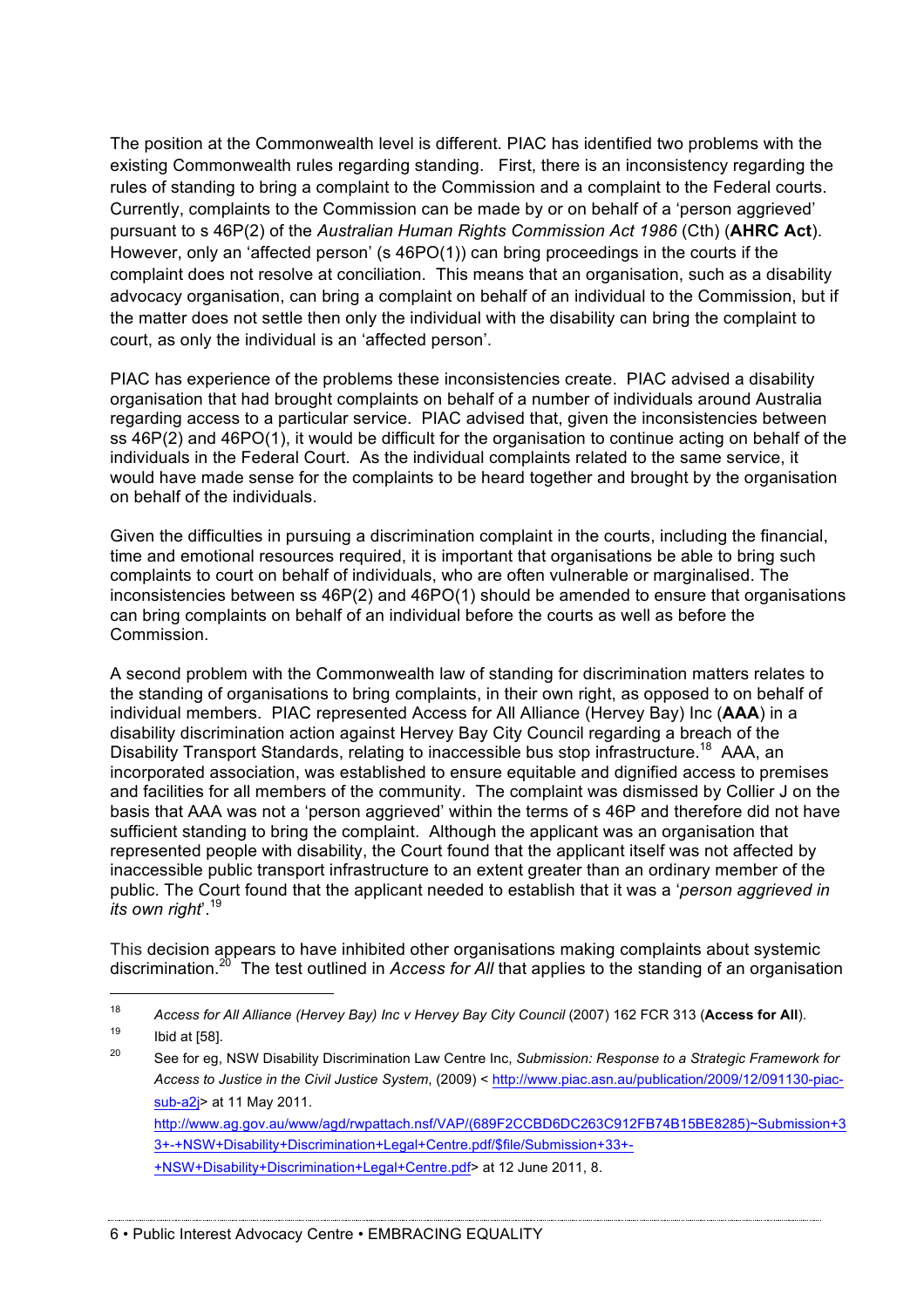to bring a discrimination complaint is very limited and hampers the ability of organisations to bring action to address systemic discrimination.

PIAC submits that ideally there should be a liberal approach to the question of standing. PIAC supports open standing for discrimination complaints, in similar terms to s 123 of the *Environmental Planning and Assessment Act 1979* (NSW). PIAC notes that the Commission in its submission to the Consolidation also refers to environmental law rules of standing as one of the options for simplifying the standing requirements in discrimination law.<sup>21</sup> As outlined above this would make the Commonwealth laws consistent with the NSW (and Western Australian legislation<sup>22</sup>), which arguably provide open standing.

Open standing provisions would make it easier for organisations to bring proceedings to address systemic discrimination, taking the pressure off individuals in bringing such claims. Courts already have the power to dismiss an action that is frivolous or has no reasonable prospects of success. In PIAC's view, this power would be sufficient to address any concerns that open standing would result in a flood of discrimination complaints being brought before the courts.

In PIAC's experience, open standing provisions would be particularly useful to bring actions in the area of disability discrimination relating to access. PIAC has represented a number of individuals, who at great personal cost – in terms of time, stress and financial risk – have brought proceedings in the Federal Court against public transport operators in relation to inaccessible transport. $23$  In each case, the problems identified about access not only affected the individuals involved, but also equally affected other people with disability; they were cases of genuine public interest. Open standing provisions would have allowed a disability organisation, or an organisation such as PIAC, to bring the proceedings, rather than the individuals.

In the event that open standing is not adopted in a consolidated Commonwealth Act, PIAC submits that the new Commonwealth Act at least should include a test for standing for organisations or groups, in particular incorporated organisations, to bring discrimination proceedings according to the following criteria:

- the membership of the organisation or group; or
- if the alleged discriminatory conduct relates to the objects or purposes of the organisation or group.

The first criterion finds some support in obiter comments in decisions regarding the standing of bodies corporate to bring complaints where all (or some) of its members have been affected by the alleged discriminatory conduct.<sup>24</sup> The second criterion derives from s  $27(2)$  of the

 <sup>21</sup> Australian Human Rights Commission, above n 4, at [299].

<sup>22</sup> *Equal Opportunity Act 1984* (WA) s 83(1).

<sup>23</sup> See *Killeen v Combined Communications Network Pty Ltd & Ors* [2011] FCA 27; *Haraksin v Murrays Australia Ltd* [2011] FCA 1133; *Corcoran v Virgin Blue Airlines Pty Ltd* [2008] FCA 864.

<sup>&</sup>lt;sup>24</sup> See *Access for All* above n 18 above at [60] where Collier J left open the prospect of an incorporated association having standing if all of its members were aggrieved by the conduct; *IW v City of Perth* (1997) 191 CLR 1, where Toohey J (at 30) and Kirby J (at 77) found that the appellant was a person aggrieved and had standing; and in *Executive Council of Australian Jewry v Scully* (1998) 79 FCR 537, 548-549, where the applicant was held to be a person aggrieved as its members were affected by the discriminatory conduct.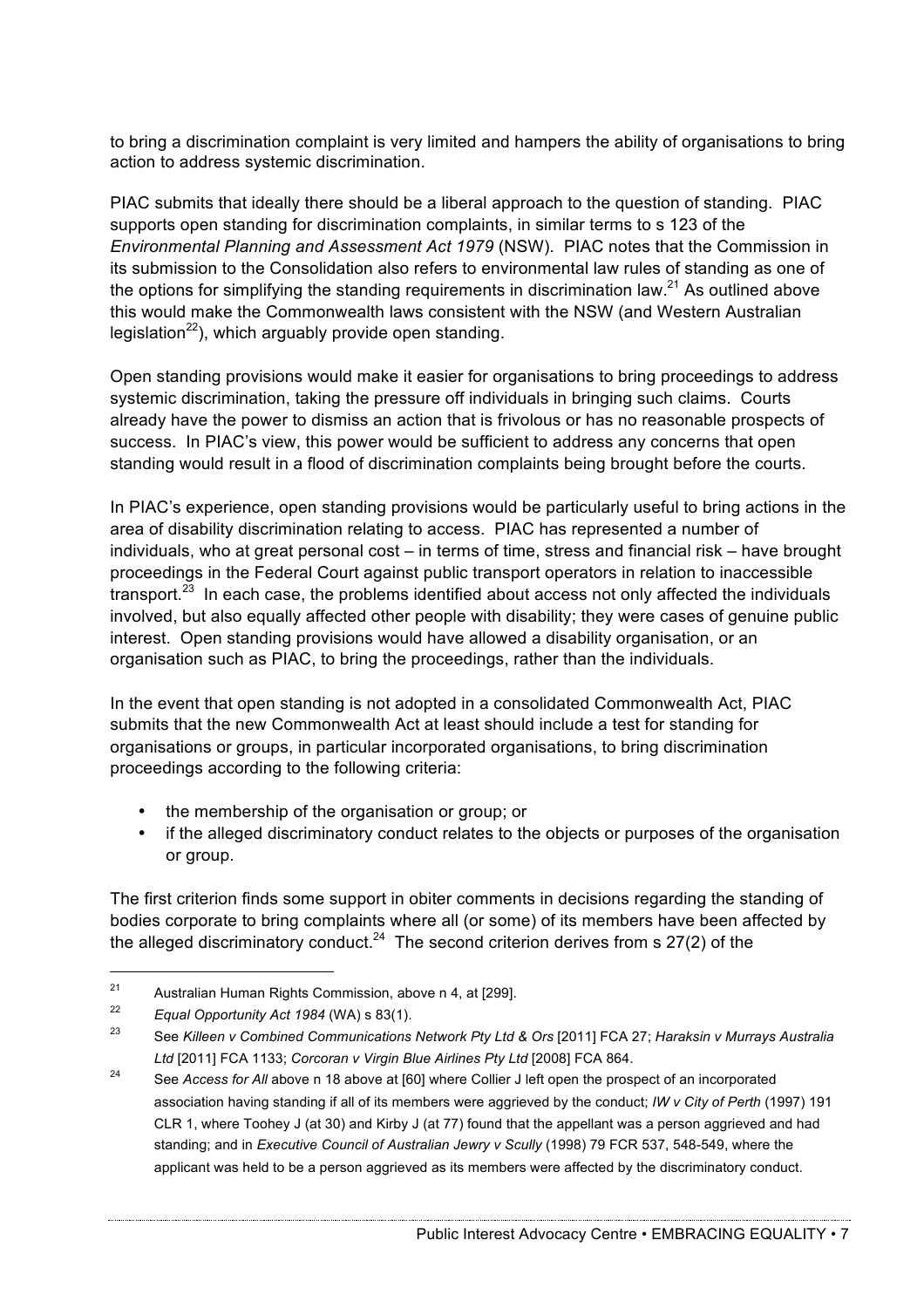*Administrative Appeals Tribunal Act 1975* (Cth), an uncontroversial provision of long-standing operation, which PIAC submits should be extended to this context. We submit that these criteria should be included in the legislation to provide guidance on standing for groups and organisations.

# **5.Exemptions generally**

The terminology in relation to exemptions and exceptions varies between the Commonwealth acts and NSW Act. The NSW Act uses the term 'exemptions' to refer to exemptions that can be granted on a temporary basis by the Minister; 'exceptions' are permanent and refer to areas that are excluded from the operation of the NSW Act. The current terminology used in the Commonwealth legislation is inconsistent and confusing and refers to exceptions and exemptions interchangeably.

The NSW Act has a broad range of exceptions. There are a number of specific exceptions for each of the attributes, including, for example sport, superannuation and genuine occupational qualification.<sup>25</sup> Part 6 of the NSW Act also sets out general exceptions to the Act, including for religious bodies. In addition, there is provision to apply to the Minister for a temporary exemption for a period up to 10 years.<sup>26</sup> Similar exemptions and exceptions exist in the Commonwealth discrimination legislation.

The exceptions and exemptions contained in the current Australian anti-discrimination legislation have sometimes been criticised as inflexible, unreasonable and overly broad.<sup>27</sup> It has also been suggested that permanent exceptions contained in anti-discrimination laws have reinforced discrimination against marginalised groups of Australian society.<sup>28</sup>

PIAC does not support the current regime of permanent exceptions and exemptions in the NSW Act and in the Commonwealth legislation. PIAC contends that all of the exceptions and permanent exemptions contained in current Commonwealth anti-discrimination legislation should be replaced with a single justification provision, which provides that the discriminatory behaviour will not be unlawful discrimination if the respondent can show that '*the action was a proportionate* 

 <sup>25</sup> *Anti-Discrimination Act 1977* (NSW), for race: ss 14, 15, 16, 21 and 22; for sex: ss 31, 35-38; for transgender: ss 38 P, 38Q, for marital or domestic status: s 49; for disability ss 49P, 49PA, 49Q, 49R, for compulsory retirement s 49ZX; and for age: ss 49ZYJ, 49ZYK, 49ZYQ-ZYX.

<sup>26</sup> *Anti-Discrimination Act 1977* (NSW) s 126.

<sup>27</sup> See, Human Rights and Equal Opportunity Commission, *Submission to the Senate Legal and Constitutional Affairs Committee on the Inquiry into the Effectiveness of the Sex Discrimination Act 1984 (Cth) in Eliminating Discrimination and Promoting Gender Equality,* September 2008, Australian Human Rights Commission, *<*http://www.hreoc.gov.au/legal/submissions/2008/20080901\_SDA.html>, 162.

<sup>28</sup> See, eg, Human Rights Law Centre & Public Interest Law Clearing House, *Eliminating Discrimination and Ensuring Substantive Equality, Joint Submission to the Scrutiny of Acts and Regulations Committee on its Inquiry into the Exceptions and Exemptions in the Equal Opportunity Act 1995(Vic),* 2009 < http://www.hrlrc.org.au/files/eo-review-pilch-hrlrc-submission-to-sarc.pdf> at 8 December 2011*,* 2*.*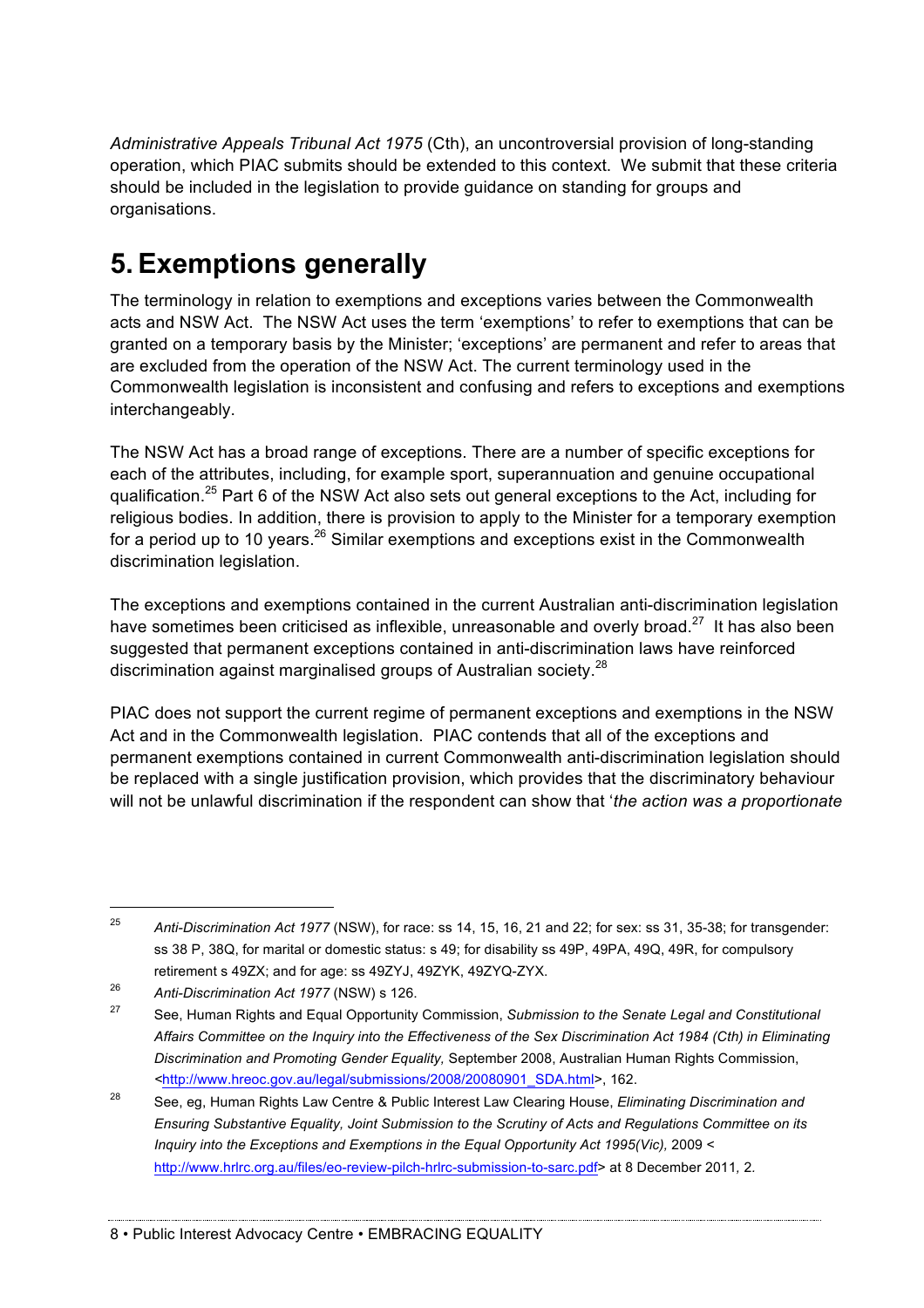*means of achieving a legitimate aim*'.29 All other defences such as unjustifiable hardship should be subsumed within this provision. On a symbolic level, including a single defence provision, which balances the interests of duty holders against the rights of individuals, sends a powerful message about the importance of equality in Australian society. On a practical level, a single justification provision is simpler for individuals and businesses to understand. It is also more flexible, as it allows decisions about discrimination to change over time in line with changing community expectations. Moreover, this approach is more consistent with Australia's international human rights obligations.

PIAC recommends that transitional provisions should be made at the Commonwealth level to make all the existing exceptions, permanent exemptions and defences subject to a three-year sunset clause.

PIAC suggests that the single justification provision should include a list of the following factors that may be taken into account when determining whether discriminatory actions are justified:

- the objects of the Act:
- the nature and extent of the disadvantage resulting from the imposition, or proposed imposition, of the disadvantage or condition, requirement, provision, criterion, or practice;
- the feasibility of overcoming or mitigating the disadvantage:
- the financial circumstances of the person imposing the condition, requirement, provision, criterion or practice;
- the feasibility of making reasonable adjustments or reasonable accommodation to reduce the disadvantage; and
- in relation to discrimination at work, the inherent requirements of the job.

PIAC supports the continued availability of temporary exemptions up to five years, on an application basis and with public consultation.

#### **5.1. Religious freedom and a firmer basis for protection against discrimination**

As outlined above, PIAC's primary position is that there should be no permanent exemptions for religious bodies in respect of any protected attribute. Instead, PIAC submits that religious bodies, if they wish to discriminate on certain grounds, must justify such discrimination. As outlined above, such discrimination must conform to the general limitations clause – that is, it must be a proportionate means of achieving a legitimate aim.

In PIAC's view, the operation of such a limitation clause would be assisted by the creation of protection from discrimination on the ground of religious belief. South Australia and NSW are alone among States and Territories to have no legislation prohibiting discrimination on the ground of religious belief. Although NSW does prohibit discrimination on the basis of 'ethno-religious origin' as part of the definition of race, $30$  the meaning of that term remains uncertain and therefore

 <sup>29</sup> See for eg *Equality Act 2010* (UK) s 13(2) which provide '*If the protected characteristic is age, A does not discriminate against B if A can show A's treatment of B to be a proportionate means of achieving a legitimate aim*'. See also *Equality Act 2010* (UK) ss 15(1)(b) and 19(2)(d).

<sup>30</sup> *Anti-Discrimination Act 1977* (NSW) s 4.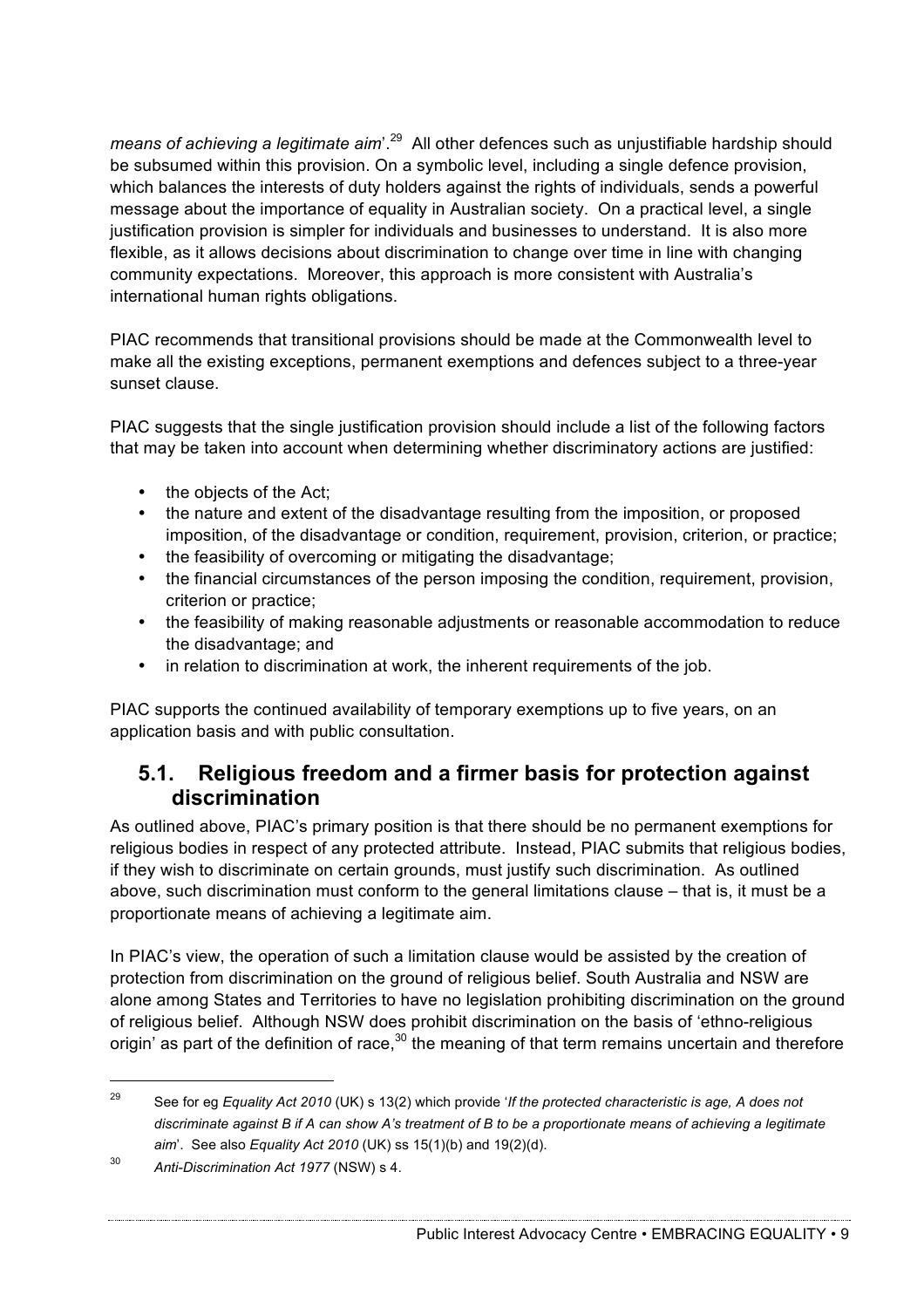the protection is limited. At the Commonwealth level, only religious discrimination in employment is prohibited, under the Fair Work Act and to some extent the AHRC Act. Freedom of religion and belief is a fundamental human right $31$  and should be given appropriate protection under Australian (and NSW) discrimination law.

Providing protection against discrimination on the ground of religious belief would enable the Australian Government to re-shape the religious exemptions under the consolidated Act so that they are more suitable to their purpose. By more effectively combating religious intolerance in anti-discrimination legislation, the Government would be able to provide a more effective, more principled response to the need for religious freedom than the overly-broad exemptions granted to religious organisations.

Religious organisations play a large and important role in public life in Australia; for example, in the provision of education, aged care and other services. The extent to which they are allowed to discriminate affects a significant number of people, including potential employees and recipients of services. Therefore, PIAC believes the exemptions for religious organisations should be no broader than is justifiable and necessary.

PIAC believes that the current exception for religious bodies as contained in s 56 of the NSW Act is unnecessarily broad. Section 56 is a general exception and states:

Noting in this Act affects:

- (a) the ordination or appointment of priests, ministers of religion or members of any religious order,
- (b) the training or education of persons seeking ordination or appointment as priests, ministers of religion or members of a religious order.
- (c) the appointment of any other person in any capacity by a body established to propagate religion, or
- (d) any other act or practice of a body established to propagate religion that conforms to the doctrines of that religion or is necessary to avoid injury to the religious susceptibilities of the adherents of that religion.

PIAC acknowledges that religious bodies sometimes need permission to discriminate when making key religious appointments. PIAC endorses the view of the Uniting Church in Australia in limiting the core functions to leadership and teaching positions. The Uniting Church supports:

[f]ederal legislation prohibiting religious discrimination, including a specific provision which allowed for discrimination on the basis of religion by faith communities in the area of employment in leadership and teaching positions, where it is reasonably necessary for maintaining the integrity of the religious organisation...<sup>32</sup>

 <sup>31</sup> *Universal Declaration of Human Rights* article 18; *International Covenant on Civil and Political Rights*, opened for signature 16 December 1966, 999 UNTS 171 (entered into force 23 March 1976) ratified by Australia on 13 August 1980 (entered into force for Australia on 13 November 1980, except article 41, which entered into force for Australia on 28 January 1993) article 18.

<sup>32</sup> Uniting Church in Australia National Assembly, *Submission to the Australian Human Rights Commission – Freedom of Religion and Belief in the 21st Century*, March 2009, 14.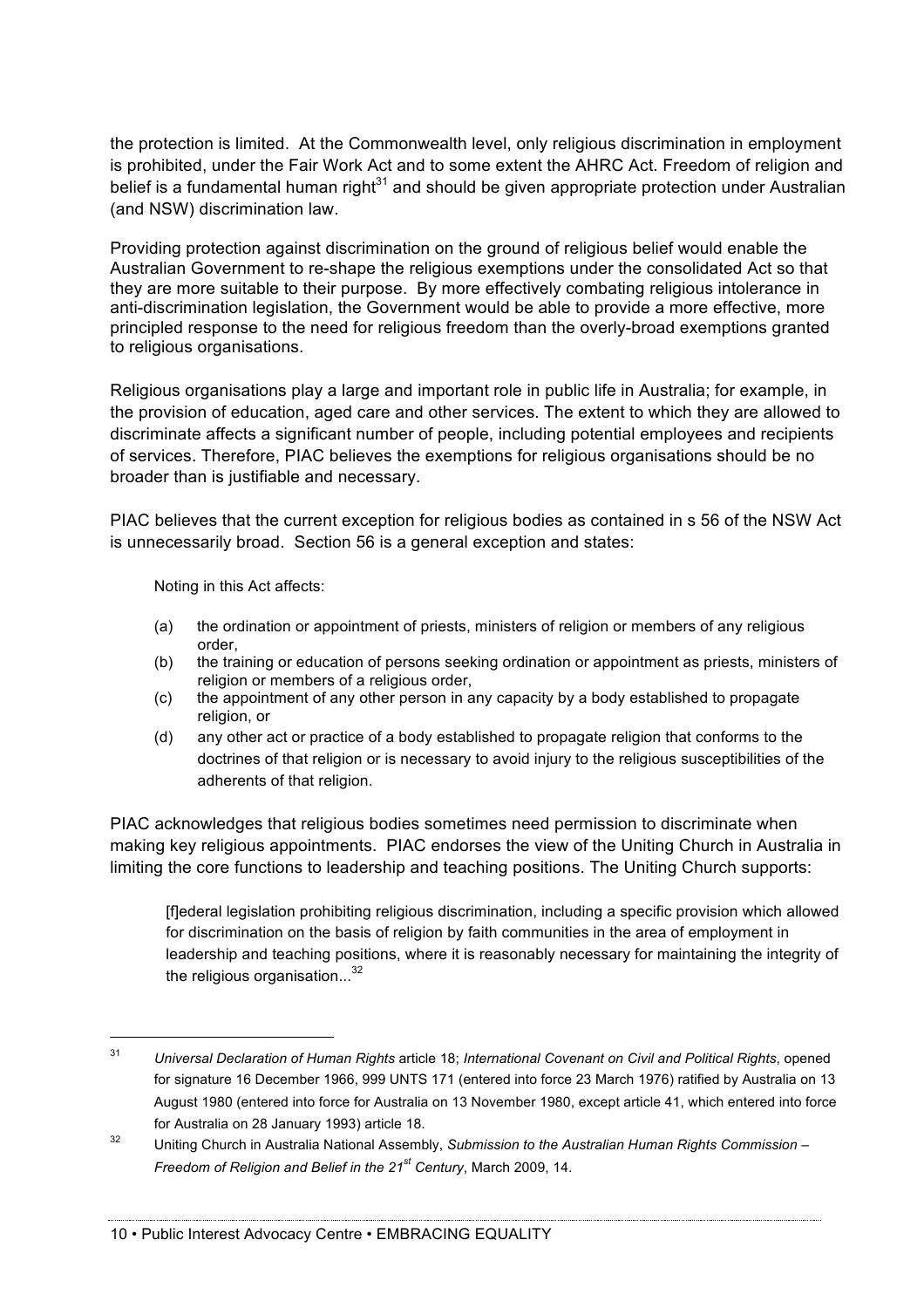The current exception in NSW goes beyond this and is unnecessarily broad. For example, the exception is not limited to discrimination on the basis of sex in relation to the ordination or appointment of religious members. The exception applies to employment, education, provision of goods and services, accommodation and registered clubs. Moreover, it is not limited to sex but encompasses discrimination on the grounds of breastfeeding and pregnancy. $33$  The position is similar for all other protected attributes in that the exception applies to all areas of public life.

Also, the NSW exception appears to have little operation to some protected attributes. For example, the exception applies to the protected grounds of disability, race and pregnancy. PIAC does not believe that the exception in relation to all grounds is necessary. It is important to note that neither the *Disability Discrimination Act 1992* (Cth) **(DDA)** nor the *Racial Discrimination Act 1975* (Cth) contain exemptions for religious organisations. In PIAC's view there is no justifiable need for religious bodies to be authorised to discriminate on the grounds of race or disability.

Paragraph 56(d) allows any act or practice of a body established to propagate religion that '*is necessary to avoid injury to the religious susceptibilities of adherents of that religion*.' <sup>34</sup> This phrasing is too broad as it may permit discrimination on the basis that an act will injure the religious susceptibilities of *some* adherents of a religion.

The Commonwealth consolidation discussion paper sought feedback on how a religious exemption might apply to the new grounds of sexual orientation and gender identity. PIAC's consistent position is that there should be no such exemptions, other than a general limitation provision- whether the discrimination is a 'proportionate means of achieving a legitimate end or purpose'.

#### **Case Study: operation of religious exemption in NSW**

PIAC has experience of the operation of the NSW religious bodies exception in the area of discrimination on the ground of sexuality. PIAC represented a homosexual male couple, OV and OW, in their case against Wesley Mission. <sup>35</sup> In 2002, OV and OW sought to apply to a foster care agency that was mostly funded by the Department of Community Services but operated by Wesley Mission to become foster carers. The agency refused to provide them with an application form, giving as its reason the sexuality of OV and OW. OV and OW lodged a complaint against the Wesley Mission, alleging it had unlawfully discriminated against them by refusing to provide them with a service because of their sexuality. Wesley Mission relied on section 56 of the NSW Act, particularly paragraphs (c) and (d), to claim that its conduct was lawful.

At first instance, the ADT found that Wesley Mission had unlawfully discriminated against OV and OW because neither ss 56(c) nor (d) applied. Section 56(c) did not apply because foster carers are 'approved' pursuant to the child protection scheme set out in the *Children and Young Persons (Care and Protection) Act 1998* (NSW). Section 56(d) did not apply because Wesley Mission

Public Interest Advocacy Centre • EMBRACING EQUALITY • 11

 <sup>33</sup> By virtue of ss 24(1B), 24(1C) the *Anti-Discrimination Act 1977* (NSW).

<sup>34</sup> *Sex Discrimination Act 1984* (Cth) s 37.

<sup>35</sup> *OW & OV v Members of the Board of the Wesley Mission Council* [2010] NSWADT 293; *OV & OW v Wesley Mission* [2010] NSWCA 155 (6 July 2010); *OV v QZ (No. 2)* [2008] NSWADT 115 (1 April 2008); *Members of the Board of the Wesley Mission Council v OW and OV* [2009] NSWADTAP 5 (27 January 2009); *Members of*  the Board of the Wesley Mission Council v OW and OV (No 2) [2009] NSWADTAP 57.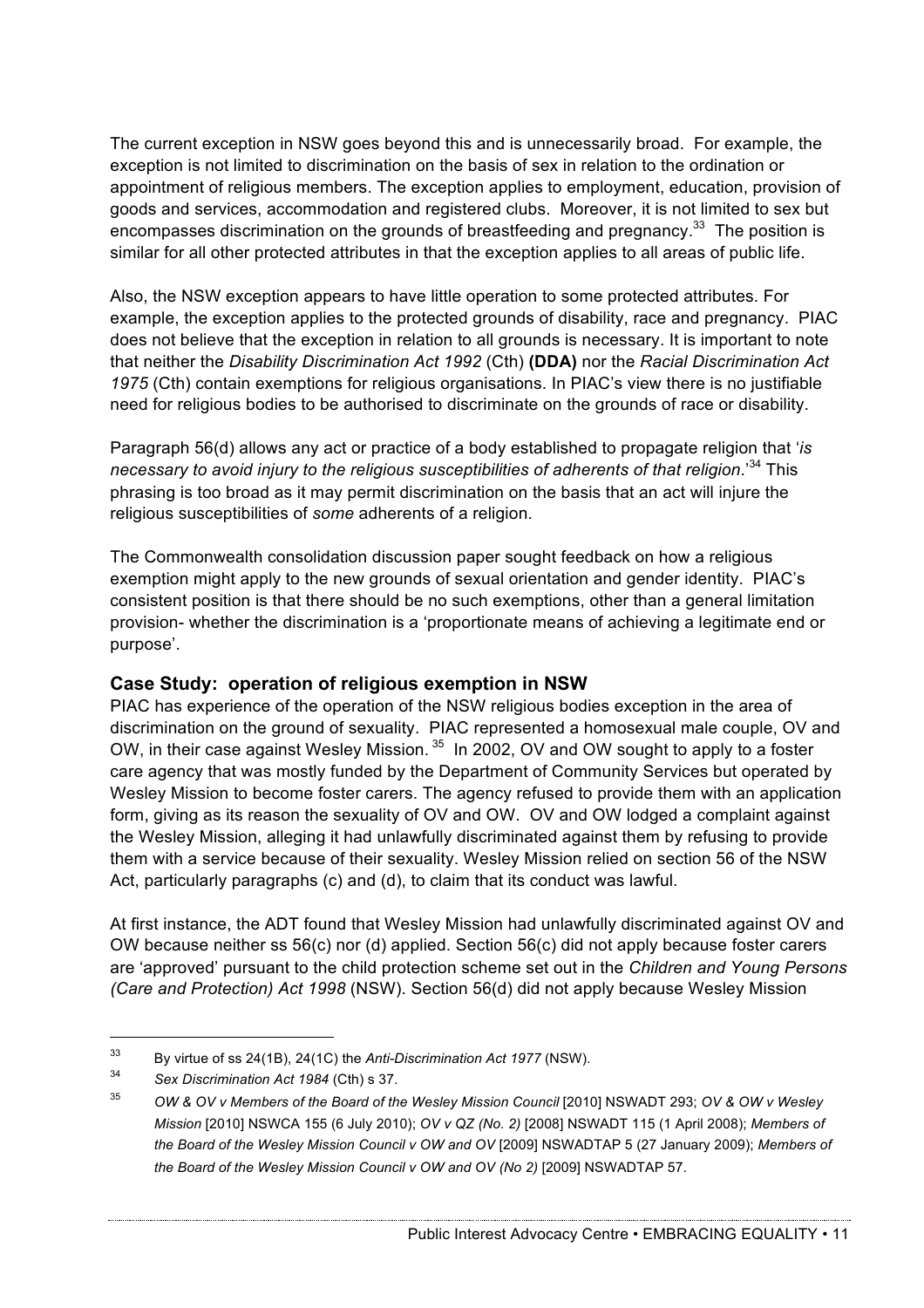failed to prove that '*monogamous heterosexual partnership in marriage as the norm and ideal'* of the family was a doctrine of the Christian religion or of the Uniting Church.

Wesley Mission appealed to the ADT Appeal Panel to have the questions arising on the appeal referred to the Supreme Court. The NSW Attorney General intervened in support of the appeal and the application to refer the matter to the Supreme Court.

The Appeal Panel did not refer the proceedings to the Supreme Court and dismissed Wesley Mission's appeal in relation to section 56(c). However, the Appeal Panel found that the religion of Wesley Mission was Christianity and that 'religion' in s 56 should be determined by reference to the 'belief system' from which relevant doctrines are derived. The Appeal Panel sent the question of s 56(d) back to the ADT for rehearing.

PIAC's clients appealed from the decision of the Appeal Panel to the Court of Appeal. Wesley Mission cross-appealed on s 56(c). The Court of Appeal dismissed the cross-appeal in relation to s 56(c). The Court also found that s 56 '*encompassed any body established to propagate a system of beliefs, qualifying as a religion'.* That appeal was successful and the matter was remitted to the ADT for further determination in July 2010.

Ultimately, the ADT found in favour of Wesley Mission. However, the ADT said that it was not its task to decide whether it was appropriate for Wesley Mission to accept public funds for providing a service that it provided in a discriminatory fashion. They said the test was '*singularly undemanding'* in that it merely required the ADT to '*find that the discriminatory act was "in conformity" with the doctrine not affirmatively that it breached it. This may be a matter which calls for the attention of Parliament*.'

This case illustrates the broad nature of the current religious exemption in the NSW legislation. PIAC submits that a similar outcome should be avoided under a new Commonwealth Act. Even the Tribunal that ultimately found in favour of Wesley Mission suggested that the exemptions needed to be reformed. As a public policy matter, no public service provider or educational institution that receives public funding should be able to discriminate on any of the protected attributes without justifying the discrimination to the Commission.

In summary, PIAC proposes that any permanent religious exemption, in the existing NSW Act or in a new Commonwealth Act, should be limited to marital status, sex, age, sexuality and gender identity, and should be narrowed to two areas of public life:

- the ordination, appointment, training or education of priests, Ministers of religion or members of any religious orders; and
- educational institutions established for religious purposes in relation to the employment of staff in the provision of religious education and training.<sup>36</sup>

 $36$  The exemption in relation to age may not be necessary in relation to educational institutions.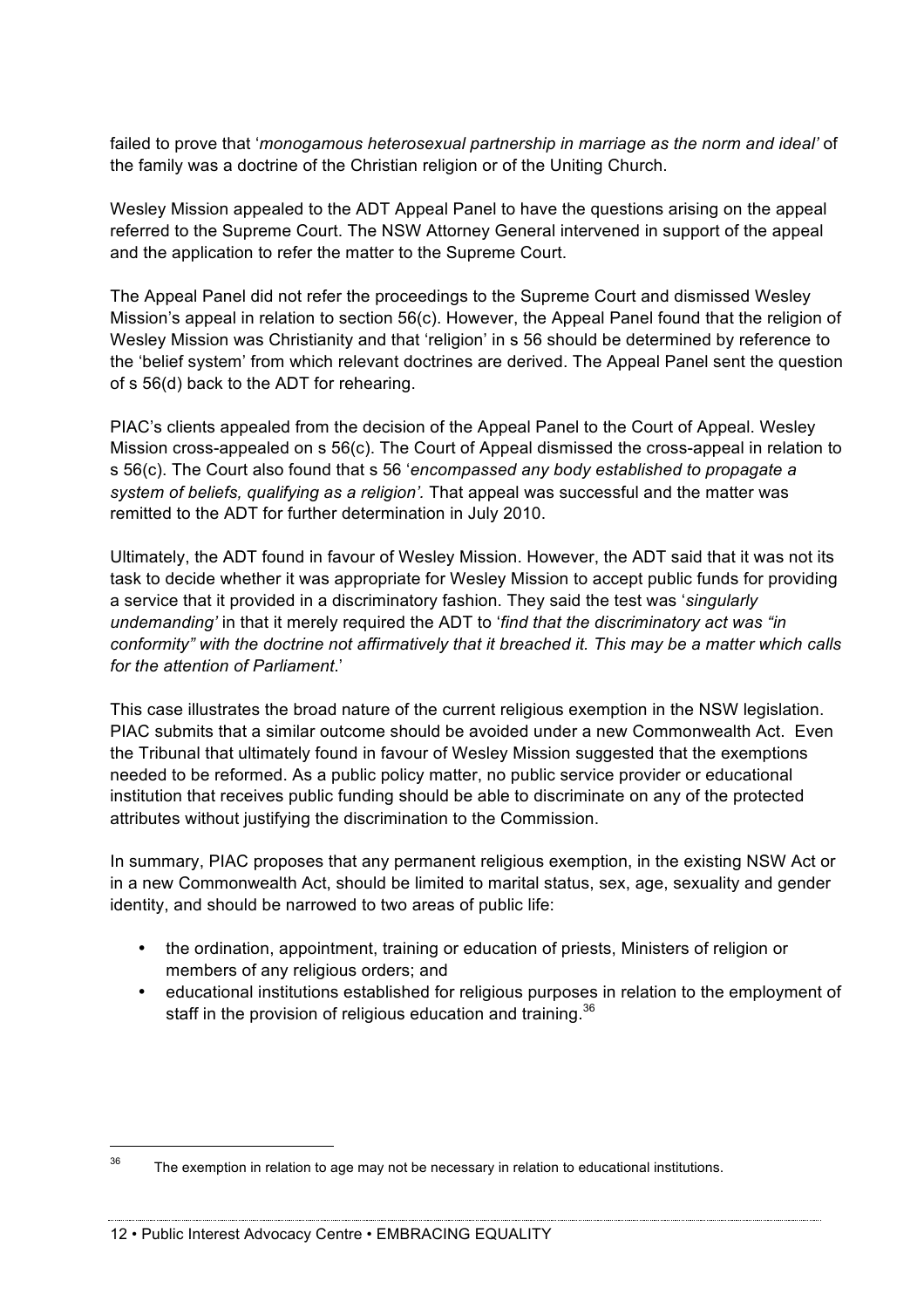### **6.Expanding the duty to make reasonable adjustments to other attributes**

The duty to make reasonable adjustments was inserted into the DDA by the *Disability Discrimination and Other Human Rights Legislation Amendment Act 2009*, which came into force on 5 August 2009. The provisions in the DDA relating to reasonable adjustments are subsections in the definitions of direct and indirect discrimination (ss 5(2) and 6(2)). These provisions are yet to be judicially considered.

PIAC supports extending the duty to make reasonable adjustments to other attributes. Currently, claims of indirect discrimination arise where a person with a particular attribute is unable to comply with the requirement or condition, or the requirement or condition has a disproportionate impact on a group with the particular attribute. To defeat a claim of indirect discrimination, a respondent must prove that the requirement or condition is reasonable.

A separate positive duty to make reasonable adjustments would provide clarity to duty holders in assessing the impact of a neutral requirement or condition and its reasonableness. For example, an employer may impose a condition that an employee be able to lift 25kg, a requirement that is likely to have a disproportionate impact on women. An adjustment in that situation might be allowing another employee to assist with lifting of heavy objects. Whether such an adjustment is reasonable would depend on, for example, the number of employees, the frequency such lifting is required etc.

Another example of how such a duty would operate is that an employer could be required to make an adjustment to provide Occupational Health and Safety manuals in a language other than English. Assessing whether such an adjustment is reasonable, would involve consideration of the size of the employer, the number of employees who speak a different language, the number and size of the manuals. Similarly, premises such as a shopping centre may provide a special facility for women who are breastfeeding. Whether making such an adjustment is reasonable would depend on the size of the shopping centre.

#### **6.1. Stand-alone provision**

PIAC submits that the duty to make reasonable adjustments should be a stand-alone provision that applies to all attributes rather than incorporated into discrimination provisions more generally. It would be simpler for the reasonable adjustment duty to be a separate provision. The provision should also apply to all areas of public life that are protected from discrimination and not be limited to, for example, employment.

The *Equal Opportunity Act 2010* (Vic) contains a duty to make reasonable adjustments that is limited to the areas of employment, education, the provision of goods and services and access to premises. Given that the current provisions in the DDA apply across all areas of public life protected by the DDA, if a new standalone provision were limited to particular areas, as the Victorian Act is, then this would represent a reduction in existing protections.

### **7.Expanding the categories of protected attributes**

PIAC supports extending the categories of protected attributes. There is currently an inconsistency between the protected attributes under the four key pieces of Commonwealth discrimination legislation (sex, race, age and disability), the Fair Work Act and the employment protections under the AHRC Act, by virtue of the International Labour Organization (**ILO**).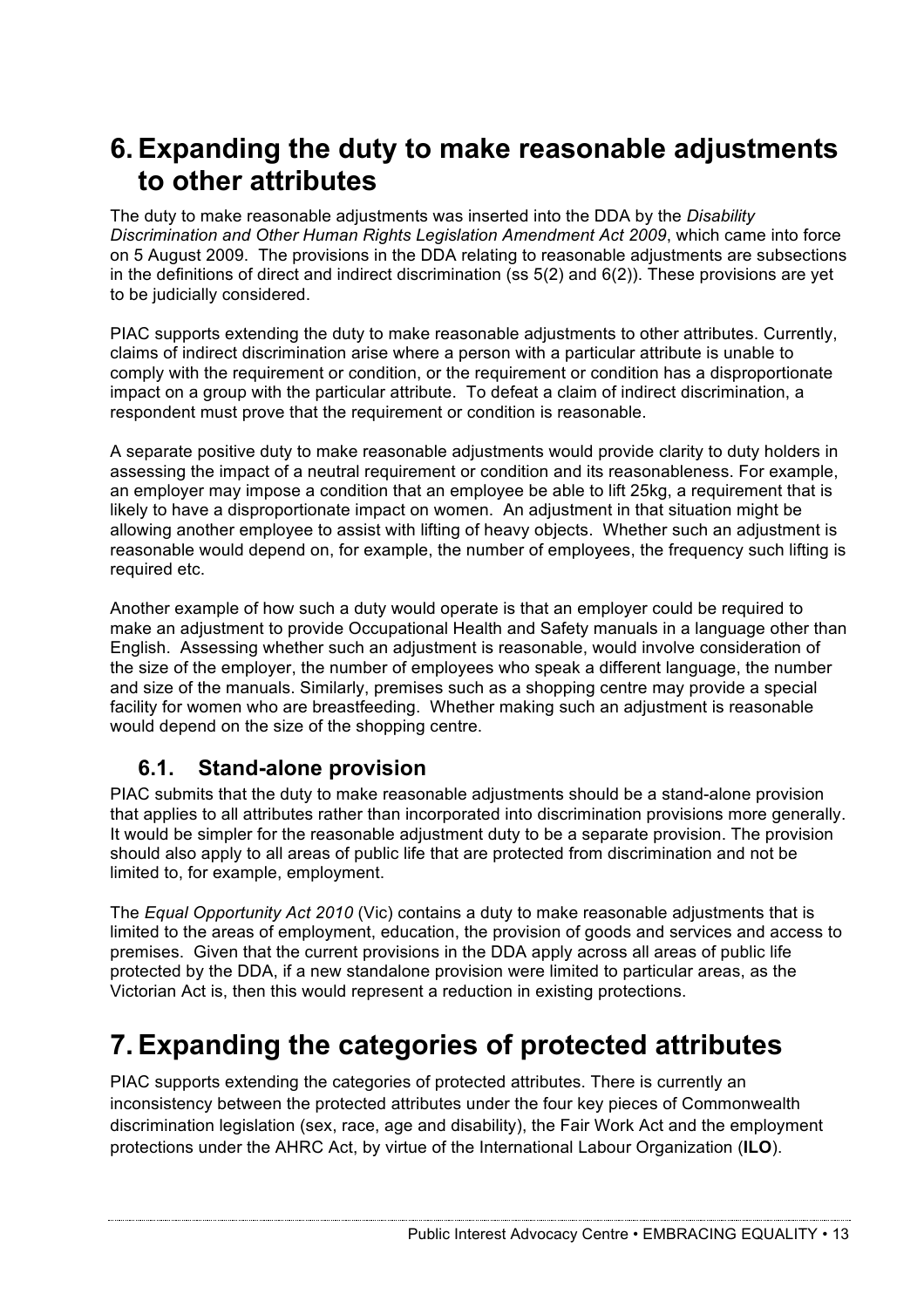PIAC submits that the inconsistencies should be addressed by expanding the attributes in a new consolidated Commonwealth Act to protect the grounds under the ILO and Fair Work Act, namely:

- religion:
- political opinion;
- industrial activity;
- nationality;
- criminal record;
- medical record;
- sexual preference;
- carer's responsibilities;
- national extraction; and
- social origin.

These additional attributes are already covered in the employment context and it would harmonise employment with other contexts and enable the case law to develop together. As the Commission explains in its submission, the *International Covenant on Civil and Political Rights* (**ICCPR**) and the *International Covenant on Economic Social and Cultural Rights* (**ICESCR**) 37 provide a basis for prohibiting discrimination more broadly. Given that these grounds are already covered in the employment context, the impact on business and more broadly of extending protection to all contexts would not be substantial.

As outlined above, PIAC supports adding religious belief as a protected attribute. In addition, PIAC submits that new grounds of housing status and victims of domestic violence should be included in the new consolidated Commonwealth Act.

#### **7.1. Housing status**

PIAC has particular expertise in relation to discrimination on the basis of housing status through its Homeless Persons Legal Service (**HPLS**). A joint initiative between PIAC and the Public Interest Law Clearing House (**PILCH**), HPLS provides free legal advice and ongoing representation to people who are homeless or at risk of homelessness.

While there are some provisions in anti-discrimination legislation that can indirectly provide protections for homeless people.<sup>38</sup> there are no specific legal protections against discrimination on the basis of housing status. Discrimination on the basis of housing status is currently lawful in Australia. Sadly, it is frequent and widespread.

PIAC has proposed the term 'housing status' as it includes not only people who are homeless, but also people who are at risk of homelessness, people who were previously homeless, and people who are in public housing.

 <sup>37</sup> *International Covenant on Economic, Social and Cultural Rights*, opened for signature 16 December 1966, 993 UNTS 3 (entered into force 3 January 1976) ratified by Australia on 10 December 1975 (entered into force for Australia on 10 March 1976).

 $38$  For example, disability discrimination, as defined under section 4 of the DDA, can provide some protections to homeless people who have intellectual or physical disability, suffer from mental illness or addictions.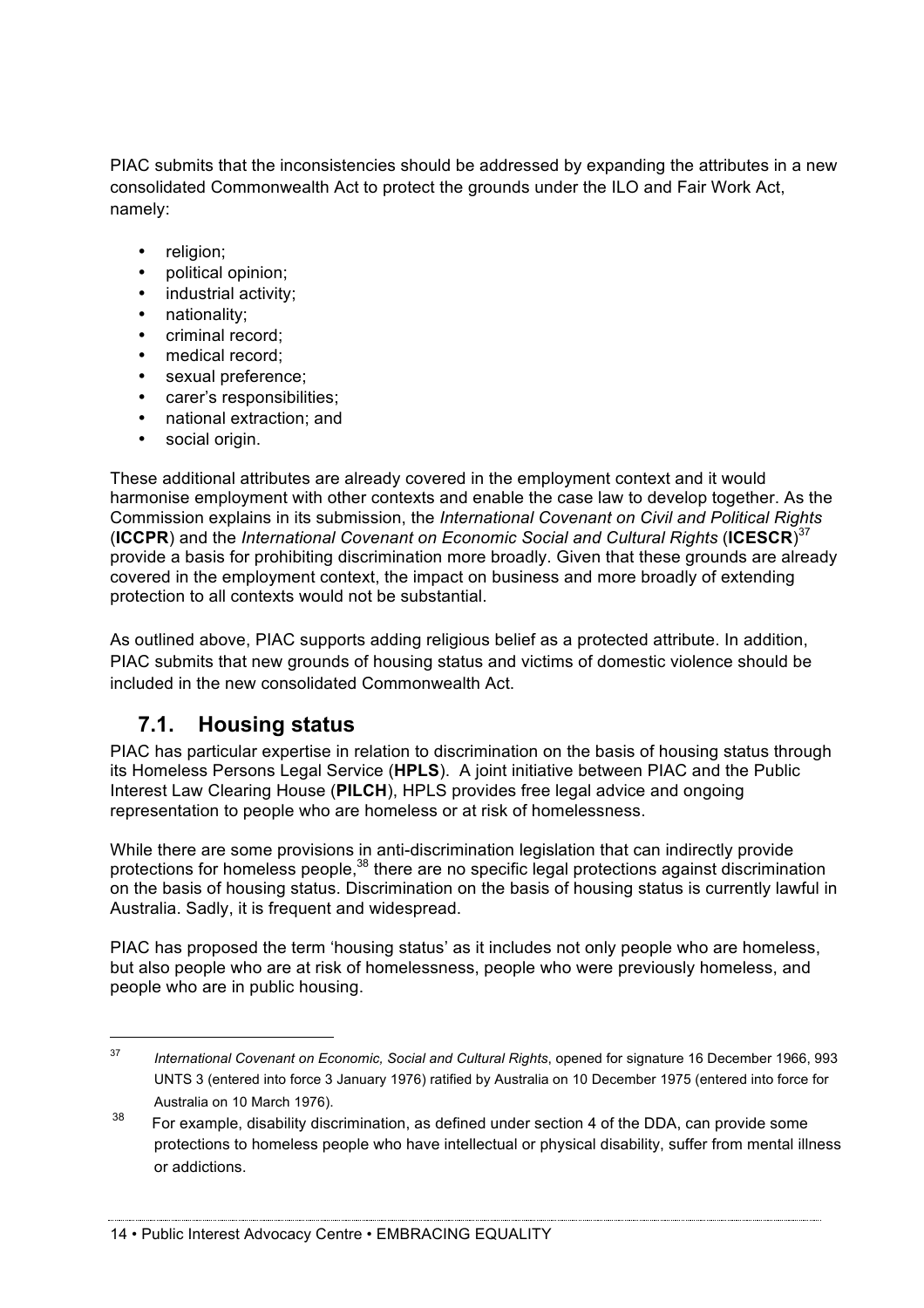According to a study undertaken by the Victorian Homeless Persons Legal Clinic (**HPLC**) on behalf of the Victorian Government, 69% of homeless people surveyed reported having experienced discrimination on the basis of homelessness or social status at the hands of accommodation service providers.39 These include private real estate agents, private landlords, hotels, boarding houses, public housing and transitional or crisis accommodation service providers. Approximately half of those surveyed reported that discrimination had prolonged their homelessness and made it more difficult to navigate out of homelessness.

According to the same study, 58% of homeless people surveyed reported that they had been discriminated against from providers of goods and services on the basis of homelessness or social status. Respondents reported that discrimination was most often experienced from restaurants, cafes, bars, banks, retail shops, hospitals and telecommunications providers.

Discrimination on the basis of homelessness may manifest itself in a number of different ways. Factors which form the basis of such discrimination include:

- appearance;
- source of income (eg. Centrelink benefits);
- association with, or assistance by, a welfare agency (eg, by presenting an emergency payment cheque from that agency for payment of rent); and
- being unable to meet certain requirements imposed for accessing goods and services, such as having a permanent address or landline telephone number.<sup>40</sup>

According to the study by the Victorian HPLC, discrimination can have serious consequences for a person experiencing homelessness, further exacerbating their pre-existing disadvantage.<sup>41</sup> These include:

- hindering access to accommodation, employment, goods and services;
- exacerbating social exclusion, negative stereotyping and stigmatisation, sometimes leading to relationship difficulties;
- entrenching homelessness, particularly where it results in an inability to secure private rental accommodation, causing a need to further rely on transitional or crisis accommodation, often at great cost;<sup>42</sup> and
- adverse physical and mental health consequences, including depression, anxiety and substance abuse. Poor physical health was a frequent occurrence in 35 to 40 per cent of cases.43

 <sup>39</sup> PILCH Victoria Homeless Persons' Legal Clinic, *Report to the Department of Justice, Discrimination on the Grounds of Homelessness or Social Status,* 2007.

<sup>40</sup> PILCH Victoria Homeless Persons' Legal Clinic, *Discrimination on the basis of homelessness: Position paper of the PILCH Homeless Persons' Legal Clinic*, available at: http://www.pilch.org.au/Assets/Files/HPLC\_position\_paper\_discrimination-homelessness.pdf. at 10 January 2012.

<sup>41</sup> PILCH Victoria Homeless Persons' Legal Clinic, *Discrimination on the basis of homelessness: Position paper of the PILCH Homeless Persons' Legal Clinic*, available at http://www.pilch.org.au/Assets/Files/HPLC\_position\_paper\_discrimination-homelessness.pdf. at 10 January 2012.

<sup>&</sup>lt;sup>42</sup> A City of Sydney study showed that the public cost of someone remaining homeless is as much as \$34,000 per person every year. ABC Radio, 'The Cost of Homelessness', *702 Sydney Breakfast Show,* 2 March 2006 <http://www.abc.net.au/sydney/stories/s1582528.html>.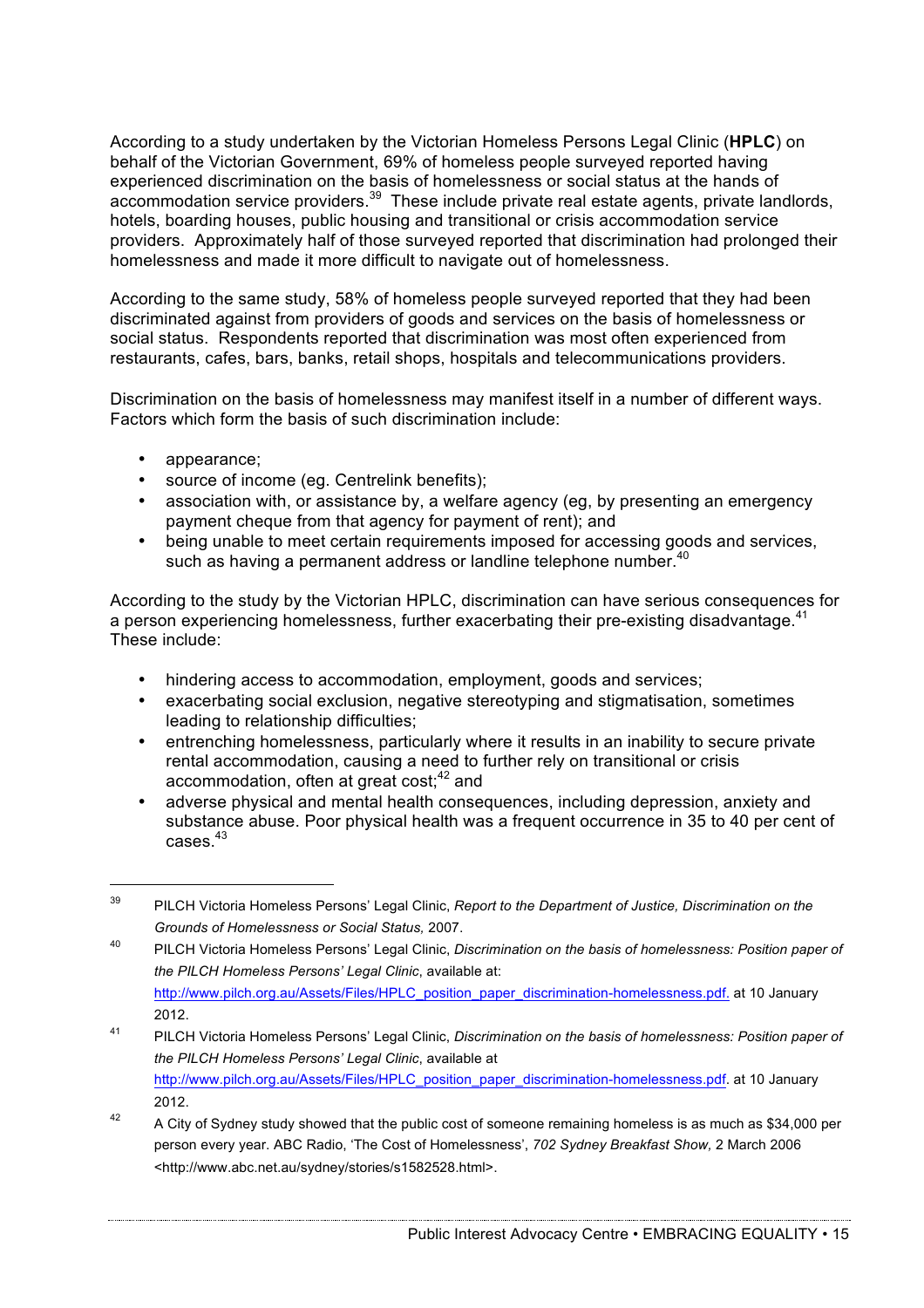The Victorian Equal Opportunity Review Final Report recommended that homelessness be included as a protected attribute under Victorian anti-discrimination law. 44 International law also provides support for including housing status as a protected attribute.<sup>45</sup>

Adding housing status as a protected attribute will, most importantly, provide those who are homeless, at risk of homelessness, or previously homeless, with a possible recourse if they are discriminated against on the basis of their housing status. Secondly, it sends an important educational and deterrent message to service providers and employers about discrimination on the basis of housing status. Even though it will not actually address the root causes of homelessness, law reform like this is an important part of a holistic strategy to reduce homelessness. This is particularly important given that the Federal Government has pledged to halve homelessness by 2020, a very ambitious target.

#### **7.2. Domestic violence**

PIAC also supports extending discrimination protection to victims of domestic violence. Domestic violence has a major impact on a person's life. Victims of domestic violence often have difficulties getting work, experience anxiety at work, need changes to schedules or work location for safety reasons, need to attend court or counselling appointments or have other interactions with the criminal justice system. $46$  Including being a victim of domestic violence as a protected attribute, particularly in the area of employment, will provide protection from such discrimination.

### **8. Uniformity in State and Commonwealth laws**

In many respects, the NSW Act provides greater protection against discrimination than Commonwealth legislation. The NSW Act operates in a no-costs jurisdiction and protects a larger number of protected attributes, for example, homosexuality and transgender discrimination and vilification are prohibited. PIAC notes that one of the principles guiding the Commonwealth consolidation is that there be no reduction in existing protections in federal anti-discrimination law. Similarly, PIAC stresses that the consolidation at a Commonwealth level should not result in diminished protection in NSW laws.

Ultimately PIAC supports in principle the concept of harmonised discrimination laws in Australia. The existing regime of different laws at State, Territory and Federal levels is confusing and unnecessarily complex for business and the broader community. Depending on the outcome of the federal reform process, the option of harmonising legislation across Australia might be one way to improve uniformity between State and Federal laws.

 <sup>43</sup> PILCH Victoria Homeless Persons' Legal Clinic Report to the Department of Justice, *Discrimination on the Grounds of Homelessness or Social Status* (2007), 17.

<sup>44</sup> Victorian Department of Justice, *An Equality Act for a Fairer Victoria: Equal Opportunity Review Final Report*, June 2008, 96 - 97.

<sup>&</sup>lt;sup>45</sup> ICESCR, article 11 (right to adequate standard of living and adequate housing), article 12 (right to highest attainable standard of physical and mental health).

<sup>46</sup> Belinda Smith and Tashina Orchiston, "Domestic Violence Victims at Work: the Role of Anti-Discrimination Law*"*, *Working Paper*, 12 December 2011.